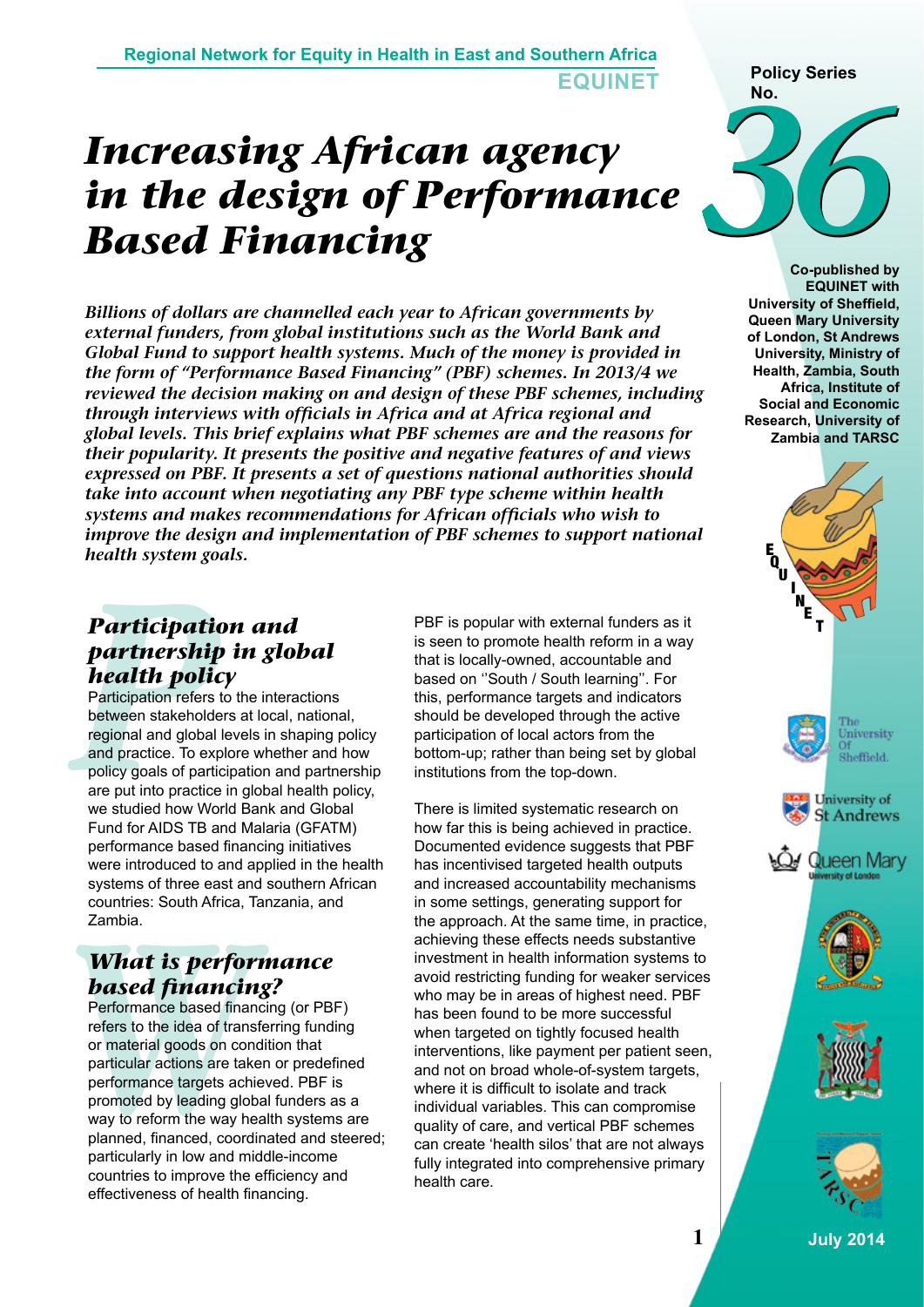

**How is PBF peromic COM**<br>Given these different out<br>depending in part on nat<br>government officials and<br>stakeholders in the three<br>surveyed gave both posi<br>views of PBF:<br>As positive views, PBF s<br>reported to:<br>• fulfil the need f Given these different outcomes, depending in part on national context, government officials and health service stakeholders in the three countries surveyed gave both positive and negative views of PBF:

As positive views, PBF schemes were reported to:

- fulfil the need for health funding
- curb corruption in management of funds
- increase effectiveness and accountability in the delivery of aid funds
- increase value for money in health financing, and
- facilitate the monitoring of global institution interventions in health.

However, negative views were also raised. PBF schemes were seen to be

- not 'South / South' learning, but 'buying' behaviour through cash incentives
- an overly simplistic 'one-size fits all' solution to complex contexts and systems
- largely elite driven with limited space for participation at all levels
- a new form of 'structural adjustment' and
- bringing unintended consequences such as: distortion of national health priorities; 'gaming' and 'cherry-picking' of conditions for treatment; creating 'perverse incentives' and hidden costs in health services.

Despite positive intentions to achieve bottom-up participation, we found that PBF initiatives are largely elite driven (topdown) with limited space for input on their design. The full report on the research provides further detail on these findings.

## *Negotiating PBF approaches that align to national goals*

design. The full reposition of the provides further details are provides further details and **all provides** and reduce reflects and reduce reflects and reduce reflects and reduce reflects and reduce reflects and reduce the African actors can enhance positive effects and reduce negative consequences of such schemes in their health systems. The table overleaf suggests the questions to raise and issues to be addressed in negotiating the design of PBF schemes with external funders.



Crowded TB clinic, Khayalitsha, Cape Town © Dorette Baaitjies, 2009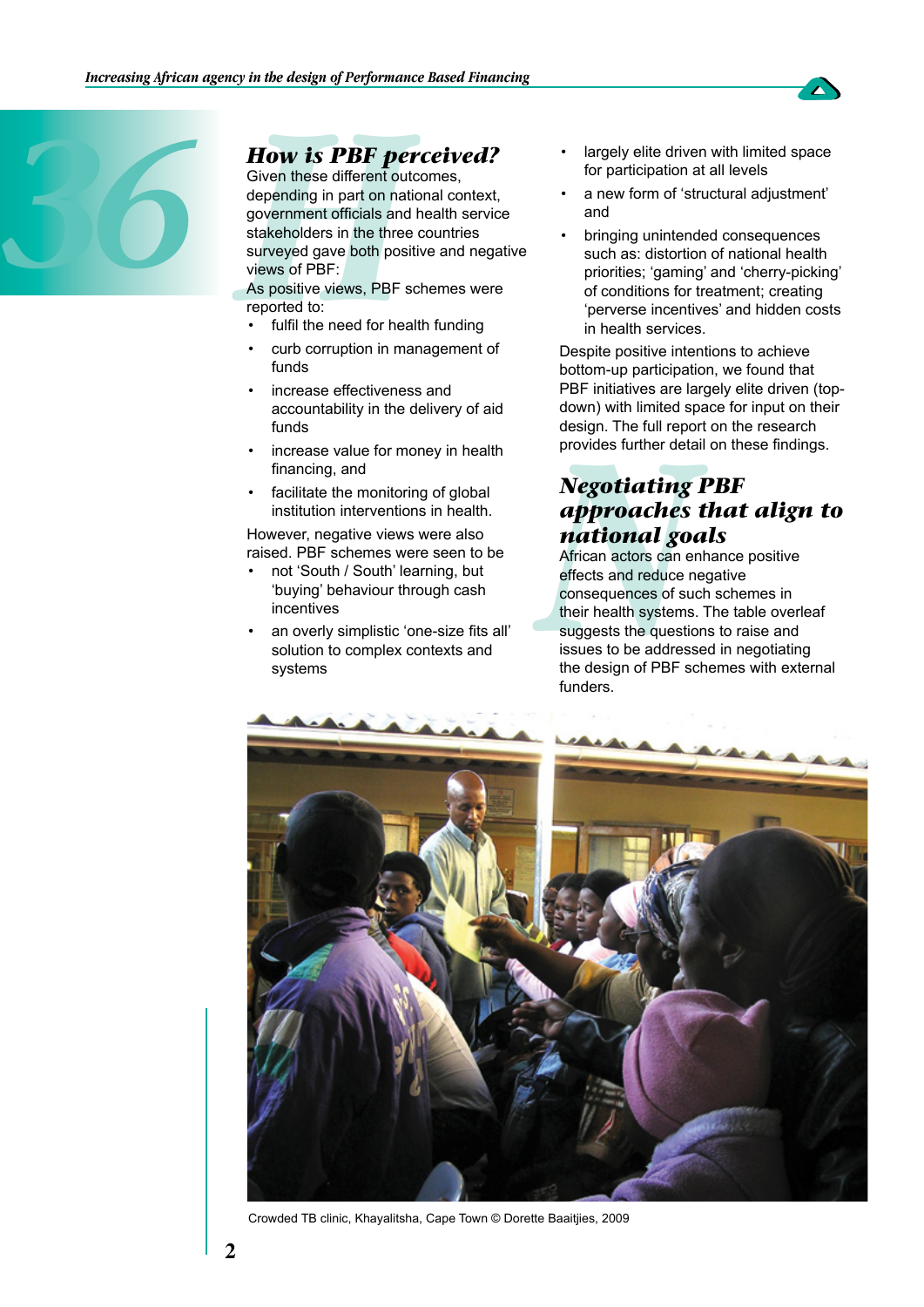

| <b>Questions to ask</b>                                                                                               | <b>Areas for negotiation</b>                                                                                                                                                                                                                                                                               |                                    |                                                                                             |
|-----------------------------------------------------------------------------------------------------------------------|------------------------------------------------------------------------------------------------------------------------------------------------------------------------------------------------------------------------------------------------------------------------------------------------------------|------------------------------------|---------------------------------------------------------------------------------------------|
| What type of funding<br>scheme do you want for<br>your health system?                                                 | Check whether PBF fits the specific context and needs of your<br>health system and which of the projected positive outcomes are<br>feasible.                                                                                                                                                               |                                    |                                                                                             |
| What is the evidence<br>base to suggest PBF<br>might (not) work?                                                      | With mixed results on PBF in practice, it is important to thoroughly<br>examine what has and has not worked elsewhere and what<br>conditions and capacities affected practice and outcomes in other<br>settings to assess the relevance for your context.                                                  |                                    |                                                                                             |
| What are the needs of<br>your health system?                                                                          | What evidence is being used about 'actual conditions on the<br>ground', on health patterns, capacities and available resources?<br>PBF demands robust monitoring and evaluation systems. What<br>investment will be made in this so realistic targets are set and for<br>proper accounting and evaluation. |                                    |                                                                                             |
| What do you want<br>PBF to achieve? What<br>short and long term<br>changes?                                           | How well is PBF embedded within the national health strategy and<br>plan, and what are its links to national goals, including for equity in<br>the system.                                                                                                                                                 |                                    |                                                                                             |
| Do you want PBF to be<br>sustainable?                                                                                 | What will happen when external funding is phased out?<br>What are the plans for national take-over?                                                                                                                                                                                                        |                                    |                                                                                             |
| Can you use domestic<br>funding to gain extra<br>leverage in discussions<br>about PBF?                                | The less dependent<br>you are on external<br>funds, the more<br>power you have<br>to set terms in<br>PBF design,<br>implementation and<br>evaluation.                                                                                                                                                      | Less<br>developed<br>health system | Easier to create a PBF<br>programme; but risks<br>creating silos in health<br>service areas |
|                                                                                                                       |                                                                                                                                                                                                                                                                                                            | More<br>developed<br>health system | Harder to develop<br>PBF; blends with other<br>more dominant funding<br>modes.              |
| What are the<br>alternatives to PBF?                                                                                  | Explore and fully debate all financing options; with their pros and<br>cons in relation to overall health system aims. Identify the limits<br>that PBF (and other approaches) have in addressing system<br>needs.                                                                                          |                                    |                                                                                             |
| What systems exist for<br>critical discussions<br>nationally on PBF?                                                  | Make links and obtain the input needed to help to positively<br>modify PBF processes before they are implemented and<br>as programs develop.                                                                                                                                                               |                                    |                                                                                             |
| Do communities/ health<br>professionals have the<br>information and means<br>to feedback within the<br>health system? | A problem found with PBF is a lack of clear and known<br>mechanisms for how to report failings or problems.<br>Acknowledging and responding to problems will increase<br>the likelihood of success in meeting stated targets and<br>national health goals.                                                 |                                    |                                                                                             |
| What space is there to<br>acknowledge that a<br>particular system might<br>not be appropriate?                        | Make sure the right people are involved in the discussions<br>on PBF, and put in place conditions and processes for<br>genuine disagreement to be raised and addressed. Ensure<br>monitoring systems allow for on-going feedback loops and<br>forums for debate.                                           |                                    |                                                                                             |

### **Negotiating PBF: Questions and areas for negotiation**